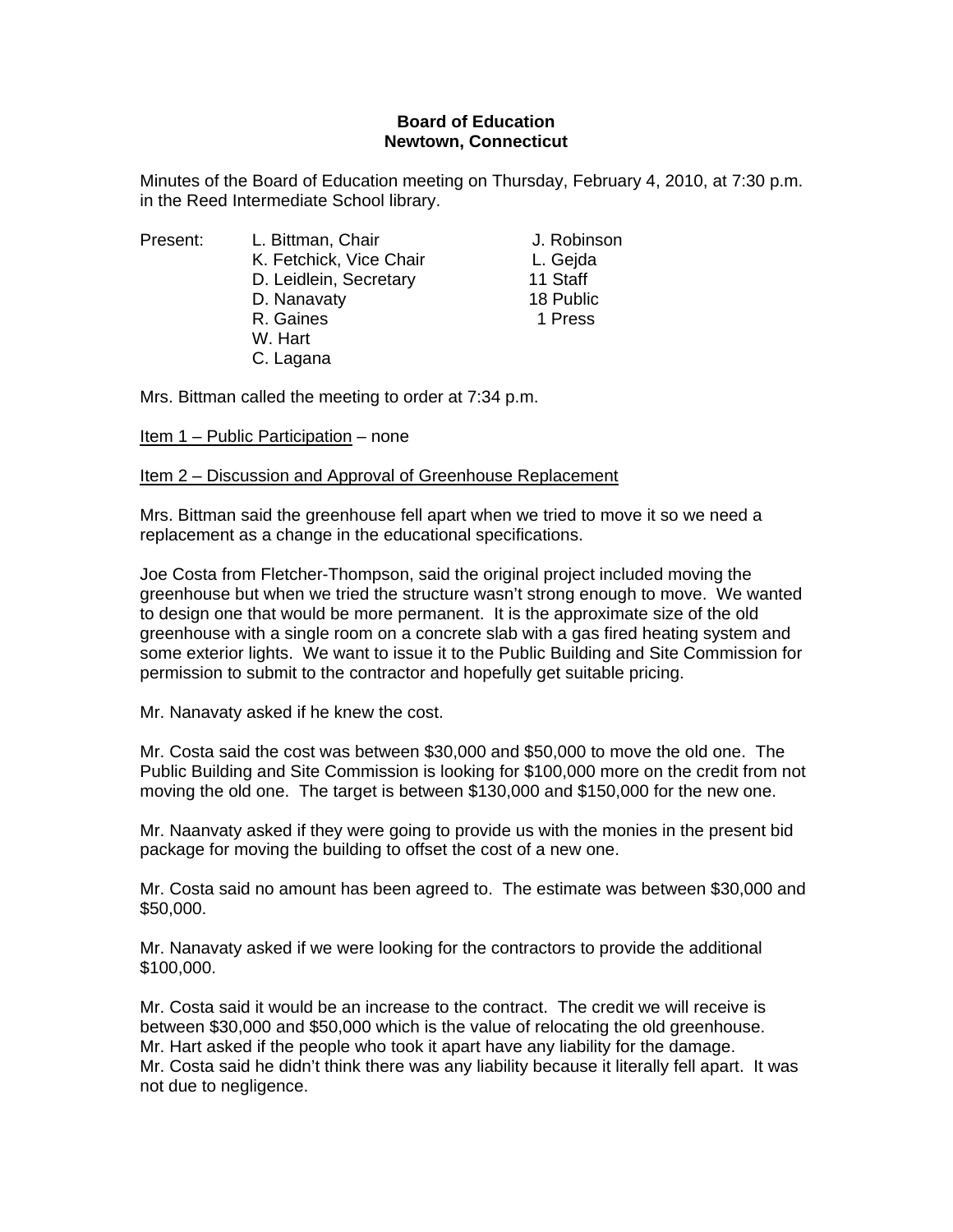Board of Education **-2-** February 4, 2010

Mrs. Fetchick asked who determined that we were going to add an additional \$100,000 to the budget.

Mr. Costa said the Public Building and Site Commission approved it.

Mrs. Fetchick asked what the time frame was for approval. Dr. Robinson said we had to approve it now.

Mr. Nanavaty said all we are approving is the greenhouse. Once the bids come back the Public Building and Site Commission will determine if the money is okay. Are we sure that the way you designed it is satisfactory for the number of students and the purpose for which we are building it?

George Bachman, teacher for the greenhouse program, said it looks like it will fulfill the needs of the Greenery.

Mrs. Fetchick asked the size of the old one. Mr. Bachman said it was 24 ft. x 36 ft. Mr. Costa the exact size of the new building is 26 ft. x 27 ft.

Mrs. Bittman asked about the burglar system being a bid alternate. Mr. Bachman said the old greenhouse had a burglar alarm and fire protection. His first priority of bid alternates would be the energy curtain.

MOTION: Mr. Nanavaty moved to approve the greenhouse replacement at Newtown High School as presented. Mr. Gaines seconded. Vote: 7 ayes

## Item 3 – Special Education Budget

Dr. Regan said that right now we have a decrease in special education students for a total of 453 but we have an increase in students with multiple and intellectual disabilities and autism. We maintain our staffing level because of these students. We have 27 children with autism.

Regarding the outplacement of students and the Excess Cost Grant we establish a per pupil cost which is \$11,663 for this school year. When we have a student we can't supply appropriate education for in district those types of placements incur significant increased costs. The district is responsible for its own placement. If we place them we pay 4.5 times the per pupil cost which is \$52,483. That is the cost that Newtown has to assume for a student. Anything beyond that is supposed to be funded to the district through the Excess Cost Grant. We are supposed to get 100% reimbursed. We have budgeted 85% traditionally on average. This year there is an underfunding by the state and we will only receive 70% from ESC and a decrease down to 50% for the 2010-11 school year. This is for students we place. We have no choice over what is decided by the courts or DCF placements. For those students the formula changes. We are responsible for one times the per pupil cost which is \$11,663. We have ARRA money that we used and will use that next year to offset three students next year.

Mr. Hart asked what causes DCF to outplace students.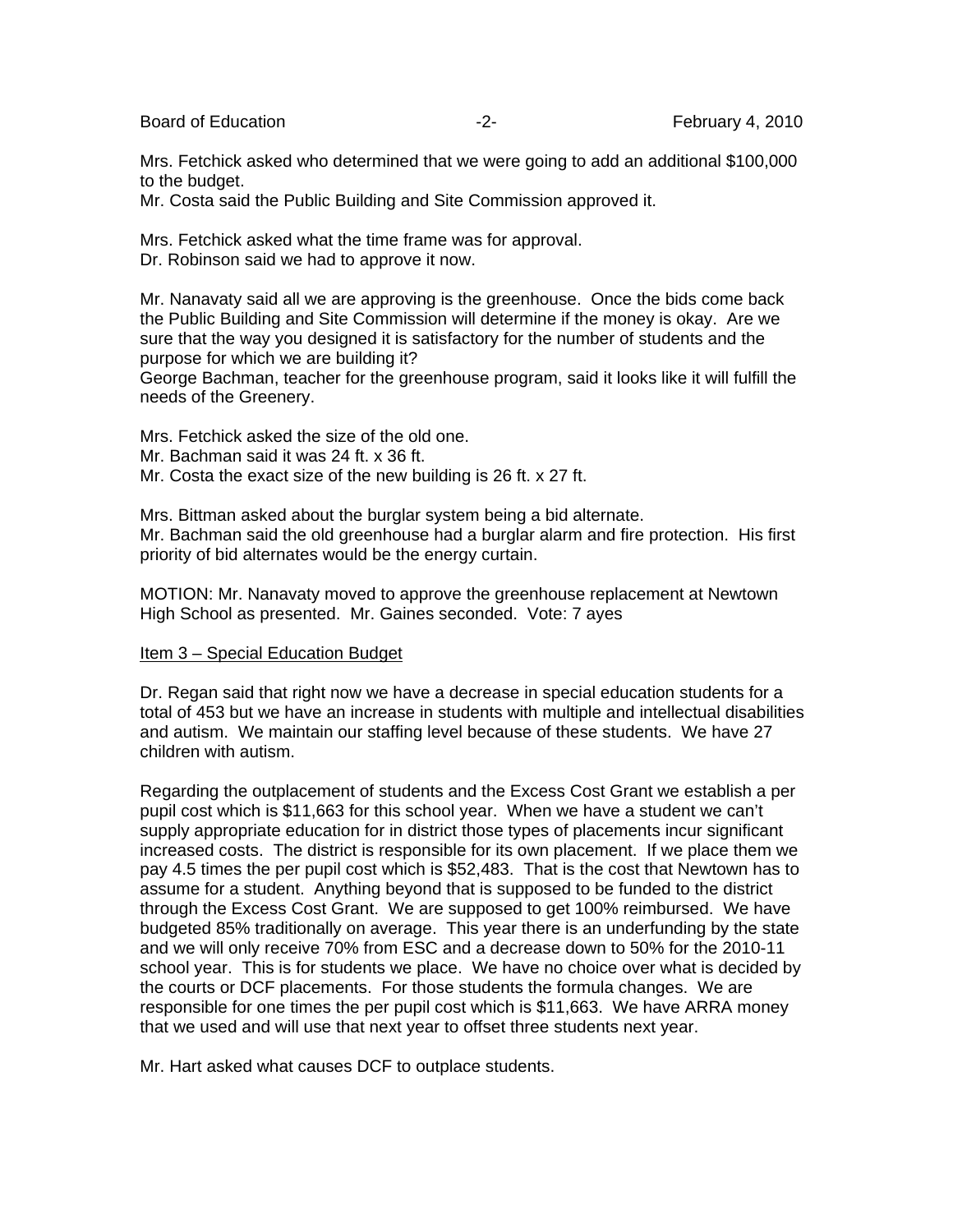Board of Education **-3-** February 4, 2010

Dr. Regan said the students are Newtown residents and for whatever DCF feels appropriate the child is removed from their home. We assume the education costs. Some are not special education students. The courts can also tell DCF to remove them.

Mrs. Fetchick asked what the process was to move them back into the district. Dr. Regan said the agency will call us when they move the students back to Newtown. We also have children in the Newtown schools that live out of town and we send the other district a bill.

Mrs. Fetchick asked if they are in our enrollment. Dr. Regan said the other district has them as their student.

Dr. Robinson said every student has a unique ID so anywhere they go the state will show them at their home district. We also allow staff members to send their children to our schools for a reduced tuition.

Mrs. Fetchick asked if we had an understanding of why the number has gone up this year and why.

Dr. Regan said it was an increase in agency placements. We don't know why. We found out there was a group home in Sandy Hook and that we were responsible for two students who have no nexus but because they live in Newtown they are our students. If we received 100% of the ECS money our special education budget would shrink by 4%. That isn't a good thing. Maintenance of effort is that we have to spend equal to or greater than our budget amount or we would lose approximately \$2M in federal grants that support Newtown. We don't see the state coming through with 100%. We received ARRA money and have staffing under that grant which disappears after next year then we will have to assume the cost for that staffing.

Mr. Hart asked if we were doing the job we should be doing.

Dr. Regan said we are measured by the state every year. There are 22 indicators by which the federal government measures the states and we are in compliance with all 22. We have tried to increase the level of proficiency on CMT performance by special education students. We head up the state effort on inclusion and are a model district for our diagnostic practices.

## Item 4 – Pupil Personnel Budget

Dr. Regan said this includes health, guidance, school psychologists and social workers.

Mrs. Bittman asked about the cost for professional services.

Dr. Regan said the increase reflects anything we need to contract for evaluations for students that we can't do in the district. With new technology there are new applications needed for the students.

Mr. Gaines questions the cost to print reports cards at Reed.

Dr. Gejda said they were working with PBS and RtI so more parent materials are needed. Her budget will change depending on what we have to print from the previous year.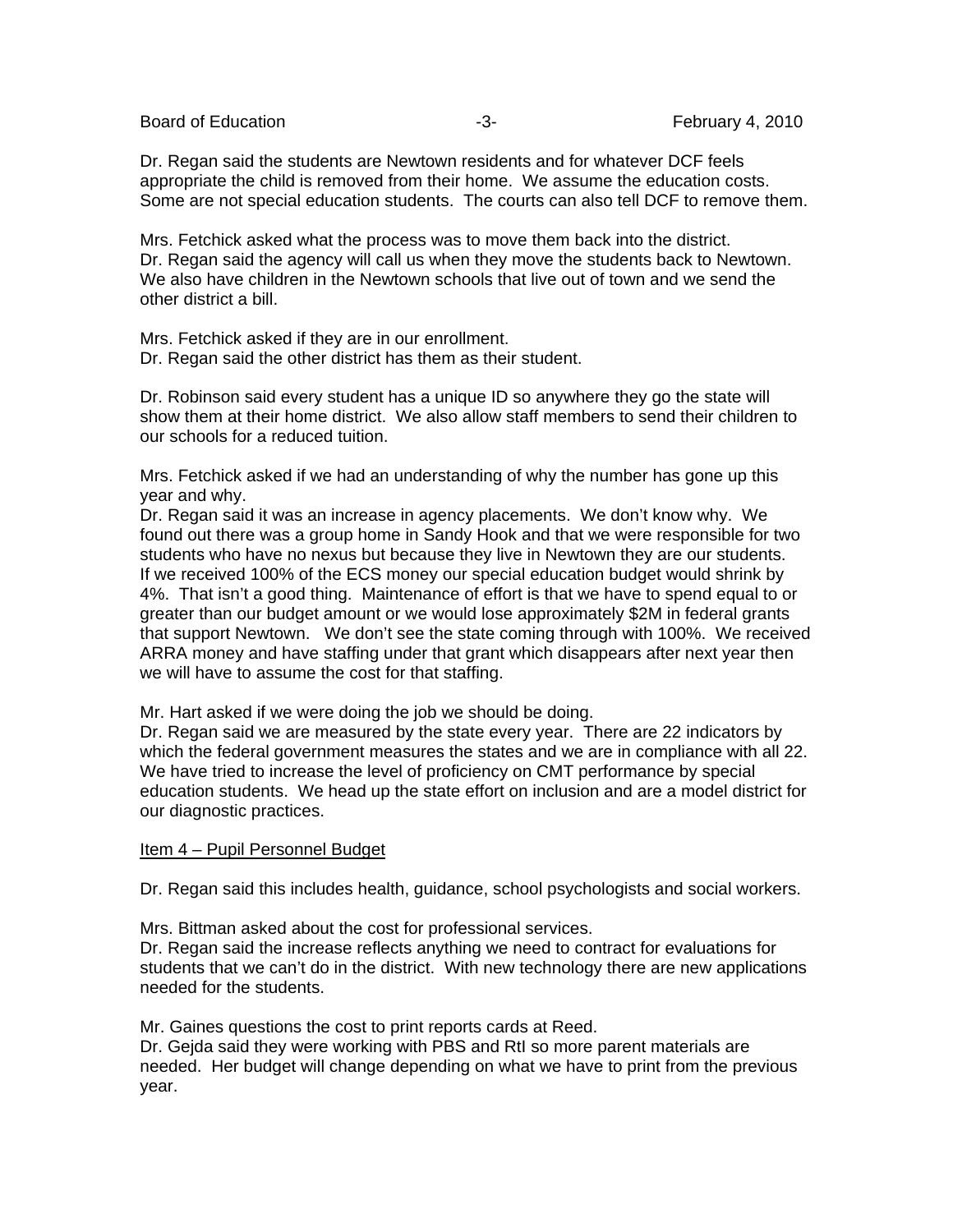#### Board of Education **February 4, 2010** -4- February 4, 2010

Mrs. Fetchick asked for clarification on that.

Dr. Robinson said three of the schools will be opening up the parent portal for access to student grades so progress reports will be eliminated.

#### Item 5 – Transportation Budget

Mrs. Fetchick asked if we met with St. Rose to see how we could be more efficient with transporting their students. Their buses are half full.

Mr. Dilonardo said he met with Mary Maloney about possibly consolidating other buses with Hawley or Reed. If we did that it would upset the second tier busing. The way students are distributed in town would take almost 20 buses for St. Rose.

Mr. Nanavaty asked who transported St. Rose students. Mr. Dilonardo said there are five owner/operators, one Board of Education vehicle and the rest is transported by MTM.

Mr. Nanavaty asked why the Director of Transportation position was being eliminated. Dr. Robinson said she looked at this as an area to cut.

Mr. Nanavaty said we have 34 contractors and MTM. When it comes to making sure drivers are trained and schedules are created we don't have a company to rely on. He is concerned that if we eliminate this position and something happens that people will be calling Dr. Robinson, Dr. Gejda or the interim director of business. He has never known Newtown to operate without a Director of Transportation. Dealing with that department will take you or a representative away from what that person should be doing.

Dr. Robinson said that what he was saying was true. If we had one transportation company they would have the personnel to take care of things. The owner/operators will have to assume the training responsibility. There are 19 cuts to positions that are valuable. It will fall back on the Director of Business and the two women in the transportation office.

Mr. Nanavaty said last year the owner/operators gave up their contract increases. Now they will get their 2.25% increase. Has anyone approached them? The teachers are receiving 0% this year. Has anyone been approached to see where we could have cost savings?

Mrs. Fetchick said the teachers are getting an increase. Mr. Nanavaty said they aren't in a better position than they were two years ago.

Dr. Robinson said the drivers are getting an increase too.

Mr. Nanavaty said the drivers are getting their increase back with a pay increase.

Mr. Nanavaty said during negotiations with MTM last year with the number he was given we could see savings over \$500,000 a year if the rates were similar as MTM rates. Has anyone approached them to modify their rates and extend their contract? In two years we have to negotiate but instead we could extend them three years now if they meet the MTM rates.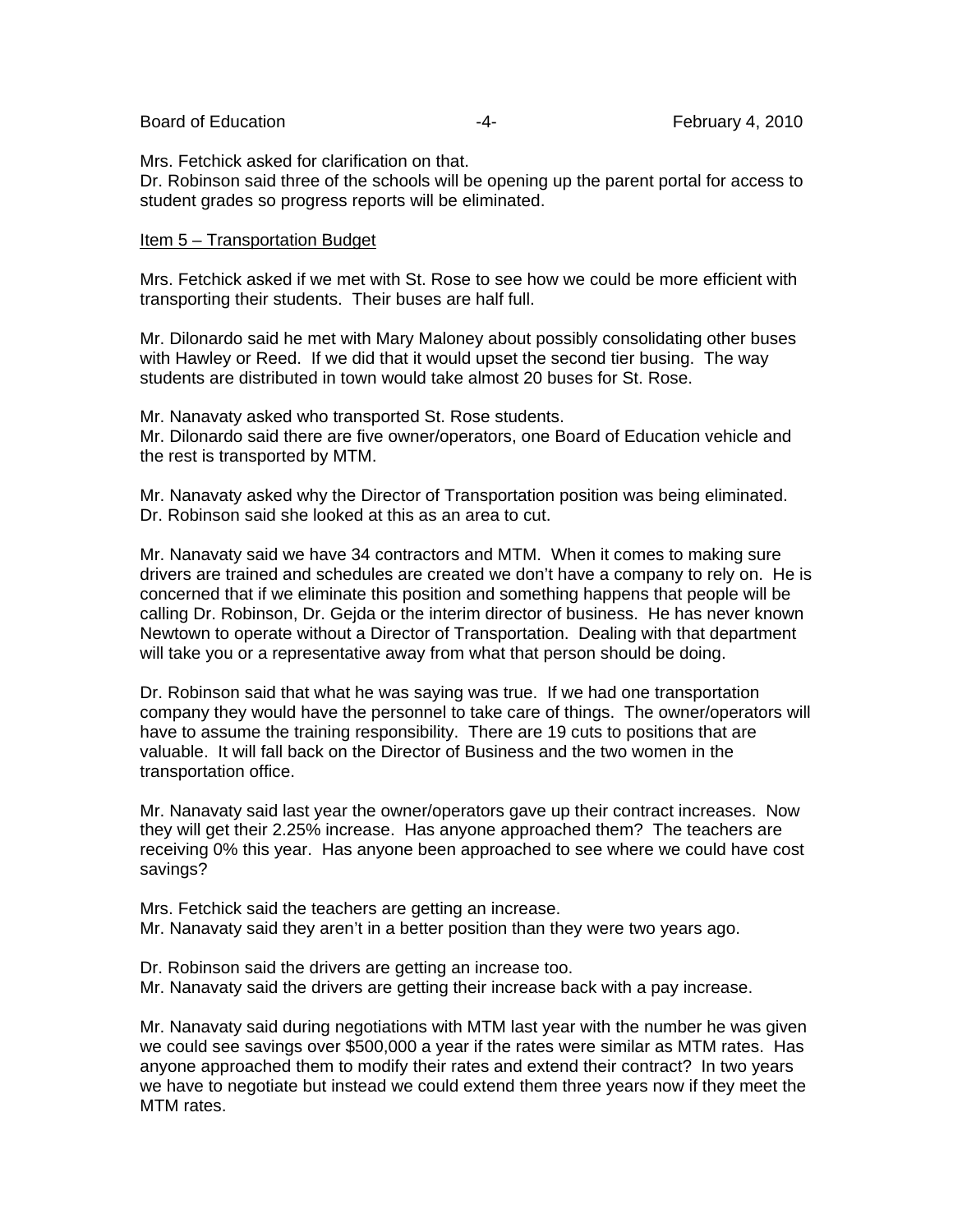Board of Education **Francisco Community** Control Control of Education **February 4, 2010** 

Dr. Robinson suggested that she and Mr. Nanavaty move forward on that. Mr. Nanavaty said the Director of Transportation should be involved in this. The Board agreed that Dr. Robinson and Mr. Nanavaty pursue this.

Mr. Hart asked if we locked in on diesel fuel through the end of 2010. Mr. Dilonardo said that Fred Hurley does this and was in the process of getting bids.

Dr. Robinson said usually a percentage is built in for what the district pays. We pay owner/ operator insurance so there are extra costs besides fuel.

Mrs. Fetchick thought the owner/operators paid their own insurance. Mr. Dilonardo said the decrease in insurance is for MTM. They pay their own.

## Item 6 – Plant Operations & Maintenance Budget

Mr. Hart asked if the Hawley project could be paid for by the Hawley Fund.

Mr. Gaines asked if the lower levels lights would also be eligible.

Mrs. Leidlein asked what the requirements were to use the funds.

Dr. Robinson said she spoke to Bob Tait who said we could use the \$70,000 for the cafeteria.

Mrs. Fetchick asked why the integrated phone system for the high school was in Mr. Faeilla's budget.

Mr. Faiella said there is a sum of money to get the system up and running. It is not expandable so it needs to get about \$144,000 of additional funds.

Dr. Robinson said Public Building and Site Commission is reviewing this. The voice over IP for the wing is reimbursable with the project. We can't tie it into the old system in the building. The cost of that is in the project and not reimbursable.

Mrs. Amodeo said this is to program the system and get it up and running and done at the recommendation from Joe Costa.

Dr. Robinson said they are putting through a change order to the Public Building and Site Commission.

Mrs. Amodeo said there is \$600,000 in the package. When you added things in it came to \$783,000. We changed the FF&E to \$93,000.

Mr. Faiella said this was driven by Bob Mitchell.

Dr. Robinson said she would be meeting with Fletcher Thompson regarding this issue.

Mr. Nanavaty said what prevents us from approaching Public Building and Site about upgrading the phones in the current high school. Why can't this be kicked in with the renovations in some of the rooms?

Mrs. Bittman said this wasn't our problem and needs to go back to the Public Building and Site Commission.

Dr. Robinson said they are already looking at putting an entire equipment piece into the project. We can talk to them about it.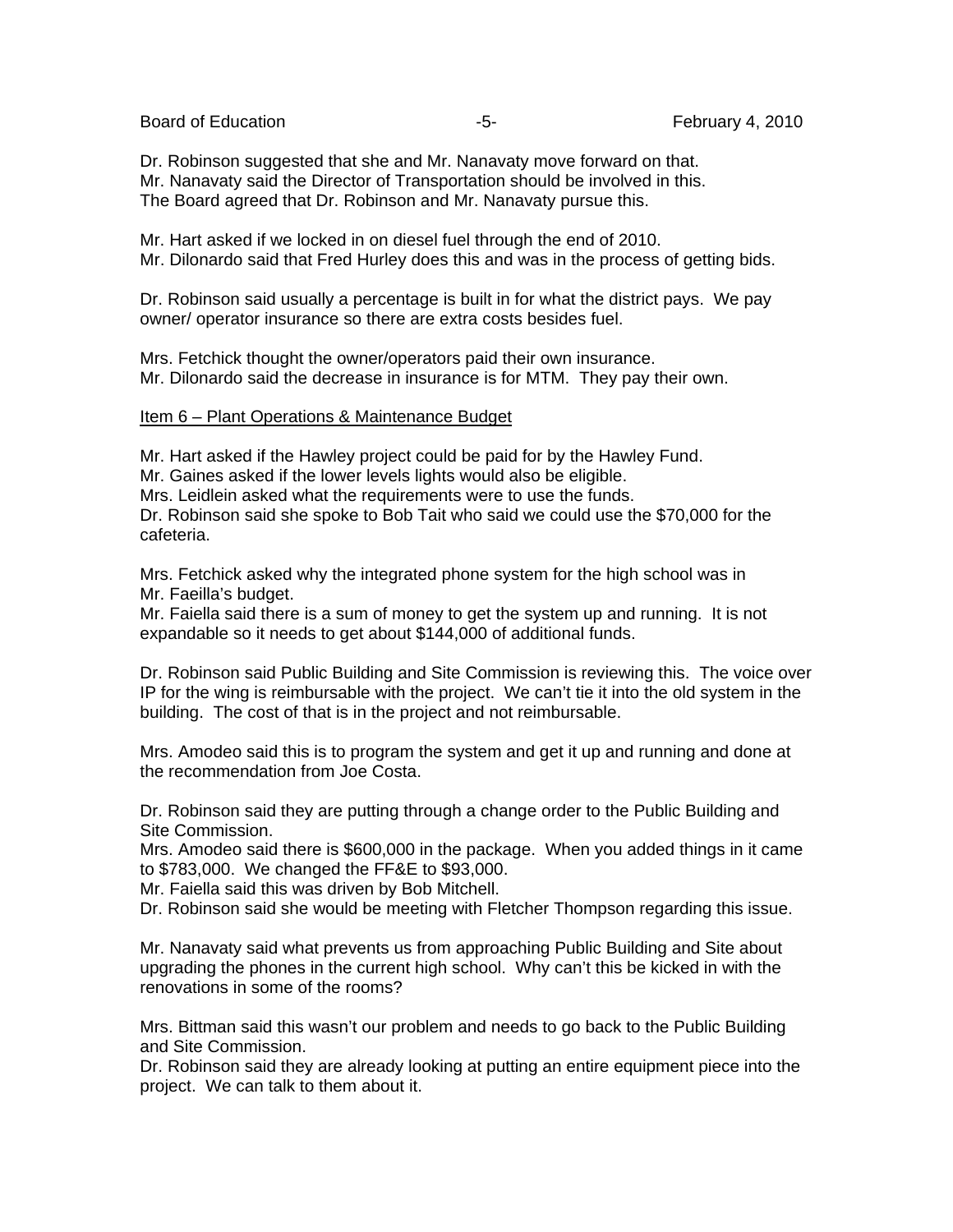Board of Education **Francisco Community** Control Control of Education **February 4, 2010** 

Mrs. Fetchick said the phone system is a priority. Mr. Nanavaty said if we don't put it in our budget it may not get done.

Mr. Lagana asked if the two custodians at the high school were for the addition to which Mr. Faiella said they were.

Mr. Lagana asked if we needed them this year. Mr. Faiella said we did because they will be responsible for an area larger than what is normally assigned.

Mrs. Fetchick asked if anyone approached Blue and Gold for the visitor bleachers. Dr. Robinson said she wasn't sure if he had.

Mr. Faiella didn't know how active they were now. They gave up the responsibility of the snack shack.

Mrs. Leidlein said Mike McNamara was the president.

Mr. Hart asked about the lightning protection for Reed and if we could pull that out and make it a single project and possibly get a better price to do all schools at one time. Mr. Faiella wasn't sure. Also, there was no lightning damage at Reed.

Mrs. Leidlein asked about the increase in the charge for Parks and Rec activities. Mr. Faiella said they use our buildings and we pay for custodial overtime.

Dr. Robinson said Mr. Bienkowski sent a letter telling them they had to pay but they didn't have the money. We continued this year to let them use the buildings.

Mrs. Leidlein said she was told if the PTA had a fund raiser on the weekend they had to pay costs. She was concerned that this didn't hold true across the board. Mr. Faiella said the PTAs are charged for custodians.

Mrs. Bittman said with the \$48,000 compared to the many families who participate have they considered raising their rates to cover the custodians?

Dr. Robinson said we have to continue this discussion with the Chair of Parks and Rec., Mrs. Bittman and Pat Llodra. Mrs. BIttman agreed.

Mr. Nanavaty said the taxpayers are paying for one Town budget. One town agency shouldn't be charging another town agency. It's all coming out of the same pot. That's why we eliminated Parks and Rec from using the pool. We stopped that charge. Mrs. Bittman said we have to decide as a town what our policy is to use the buildings.

Mr. Nanavaty said the Town does a lot of things for the schools and doesn't get reimbursed. The Town provided material and labor for the high school parking lot. The money comes in from the same source.

Mr. Hart said we should have someone come in and look at what we could do to save. Energy prices will only go up. How accurate are our predictions?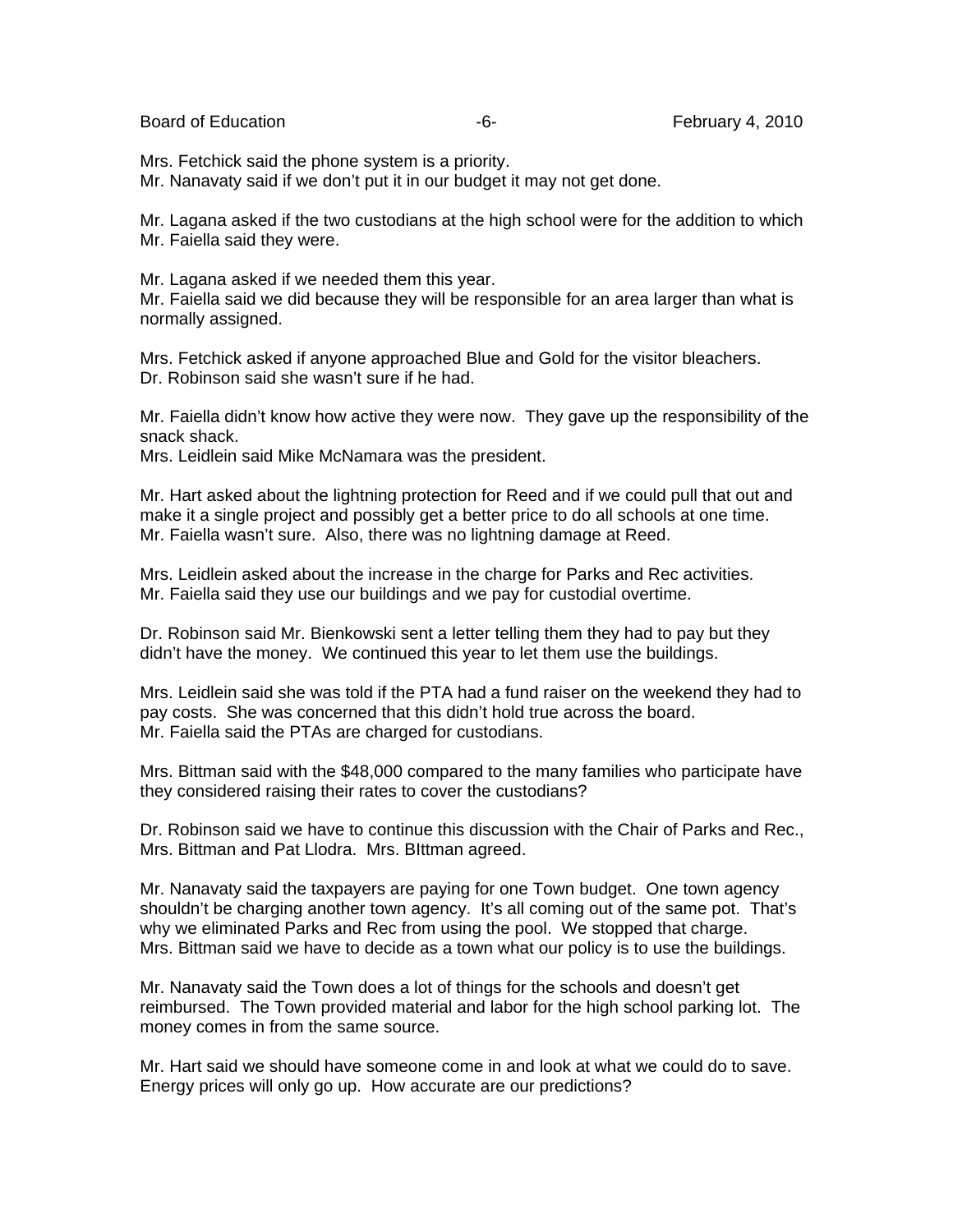Board of Education **Francisco Community** -7- February 4, 2010

Mr. Faiella said we are not locked in on fuel oil. Northeast Utilities has a 5% increase in delivery of electricity.

Mrs. Fetchick said that last April Mr. Bienkowski negotiated with CL&P and saved \$300,000.

Dr. Robinson said Ed Arum is negotiating with them.

Mrs. Bittman asked how much an energy audit would cost and asked if the Board would like Mr. Faiella to investigate having one. The Board requested that he do that.

## Item 7 – Technology Budget

There was a discussion on computer replacements in the schools.

Mrs. Amodeo said we were replacing all of the computers in Reed because they all hit the same seven year replacement time. We have a seven-year obsolescence rate and get a deal from Dell.

Mr. Nanavaty asked why the laptops for the high school are more expensive than the ones for Reed.

Mrs. Amodeo said the ones at Reed are mini laptops and the ones at the high school are for teacher use. Each new teacher gets a laptop. The desktop will have a permanent station in the lecture hall.

Mr. Hart said that the cost of the netbooks was high. He purchased one with an eighthour battery for \$280.

Mrs. Bittman asked Mrs. Amodeo to look at the costs.

## Item 8 - Curriculum Budget

Dr. Gejda said the primary budget drivers are program development, staff development, resources including textbooks, and contracted services. She spoke about the various curriculum committees. The state turned over whether teachers had demonstrated competency in their area to the district and also handed back the re-training for the mentors. We should look at alternatives in our purchasing without buying a book for each student and use in-district experts instead of paying for someone to train staff.

The curriculum and instruction for next year has been decreased by \$27,935 for an overall decrease of 6.7% from this year. Over the past two years this budget has been decreased by 20%.

Mrs. Fetchick said the sub budget seems high at \$482,000. Dr. Gejda said we pay teachers \$100 per day for training. Sub pay is around \$85 per day.

## Item 9 – General Services Budget

Dr. Robinson said general services covers the operation of central office, the business office, substitute funds, security services and cafeteria operation.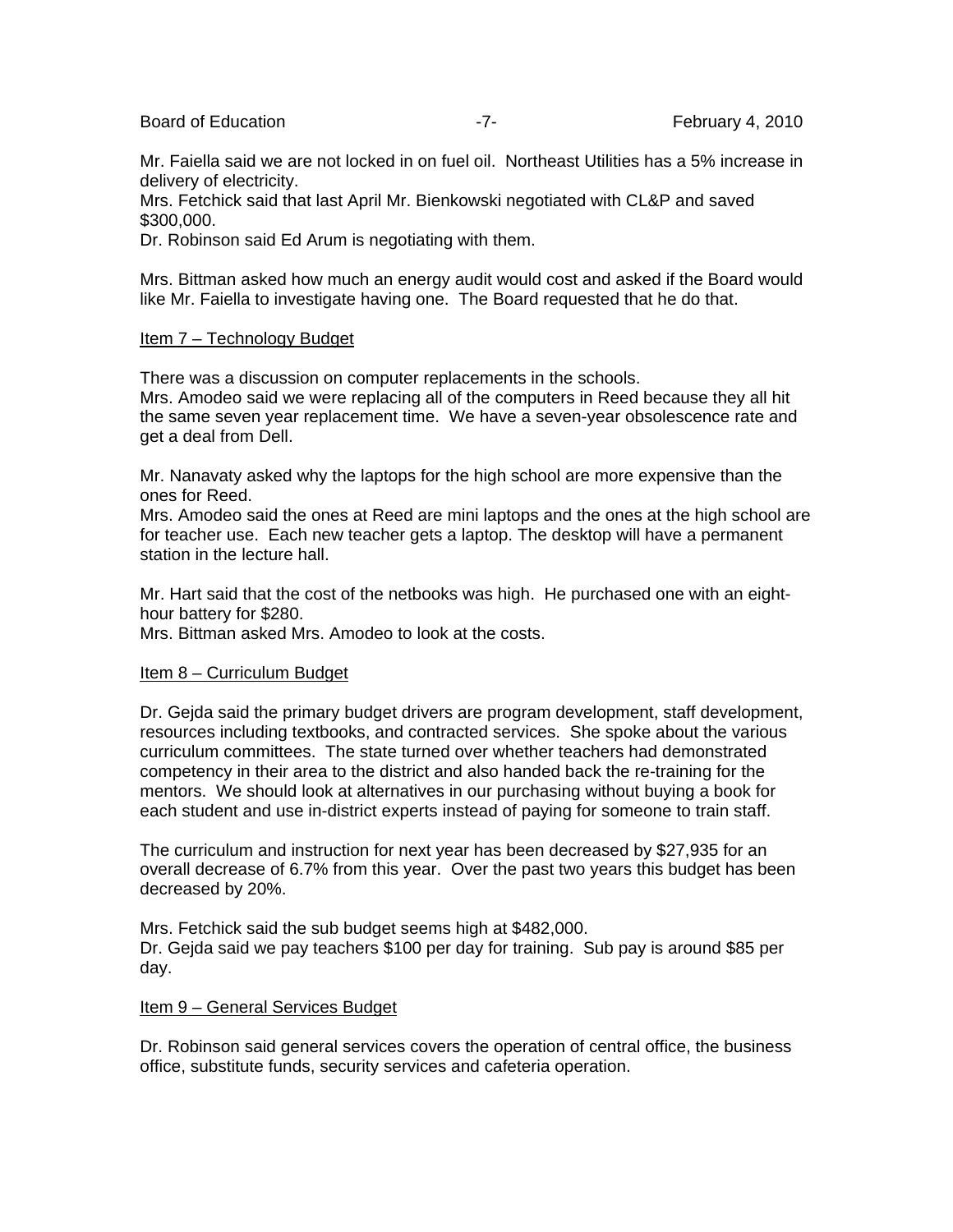Board of Education **-8-** February 4, 2010

Mrs. Fetchick asked if there was any opportunity to reduce other staffing positions in the Board of Education offices.

Dr. Robinson said the biggest division with central office is the business office. There is the administrator, the accountant, two in payroll, an accounts payable person and an office manager. If you needed to make reductions middle management would be most vulnerable. We have people capable of learning additional tasks.

Mrs. Fetchick asked what increase we budgeted for salaries that are not under contracts.

Dr. Robinson said it is 3% overall except for those joining the union. We have all in technology and two in transportation.

Mrs. Bittman asked how much the office manager position was. Dr. Robinson said it was \$60,000 to \$70,000 without benefits. It is the accounting supervisor position.

Mr. Gaines said security has a big increase for cameras and software. Dr. Robinson said we have strategically placed cameras around high school that tie into system. We have a number of old cameras that are not working.

Mrs. Fetchick asked about the health insurance.

Dr. Robinson said that as of today the RFQ is being reviewed by the Town attorney and today she met with Pat Llodra and Bob Tait and agreed that the Board wants that to go out. Their agent AIM Consulting paid \$81,603 in commissions and T.R.Paul paid \$145,000. Both agencies have been informed that we will go out for an RFQ. We want one agent to serve both the Town and Board of Education. We are starting to look at self-insurance because we can't bid now. The Town was told by their agent they are down to 12%. We haven't heard yet.

Mrs. Fetchick asked if Mary Griffin would be at our next meeting. Mr. Gaines asked for official word for the next meeting.

Mrs. Leidlein said we are heading in a better direction by sending out and RFQ and selfinsurance.

Dr. Robinson said self-insurance will drop by 2%. It takes a couple of years to see the results of self-insurance. The other thing we don't know is Anthem didn't look at the new option for the teachers.

Mr. Nanavaty said we know the teachers have a POS or HSA plan. They can give us an idea of what our savings will be. We also need our claims for the last five years. We need to know what they are looking for in managing our claims.

Mrs. Fetchick said to go back to her again and tell them what the Town can get. She asked about unemployment which went up \$147,000 this year.

Dr. Robinson said that everyone we released may have collected. We also had some non-renewals and people we dismissed. We have to pay unemployment for the first 26 weeks and tier three an additional 13 weeks. They give us an amount with a maximum of \$500 per week. We have 19 people slated for layoffs.